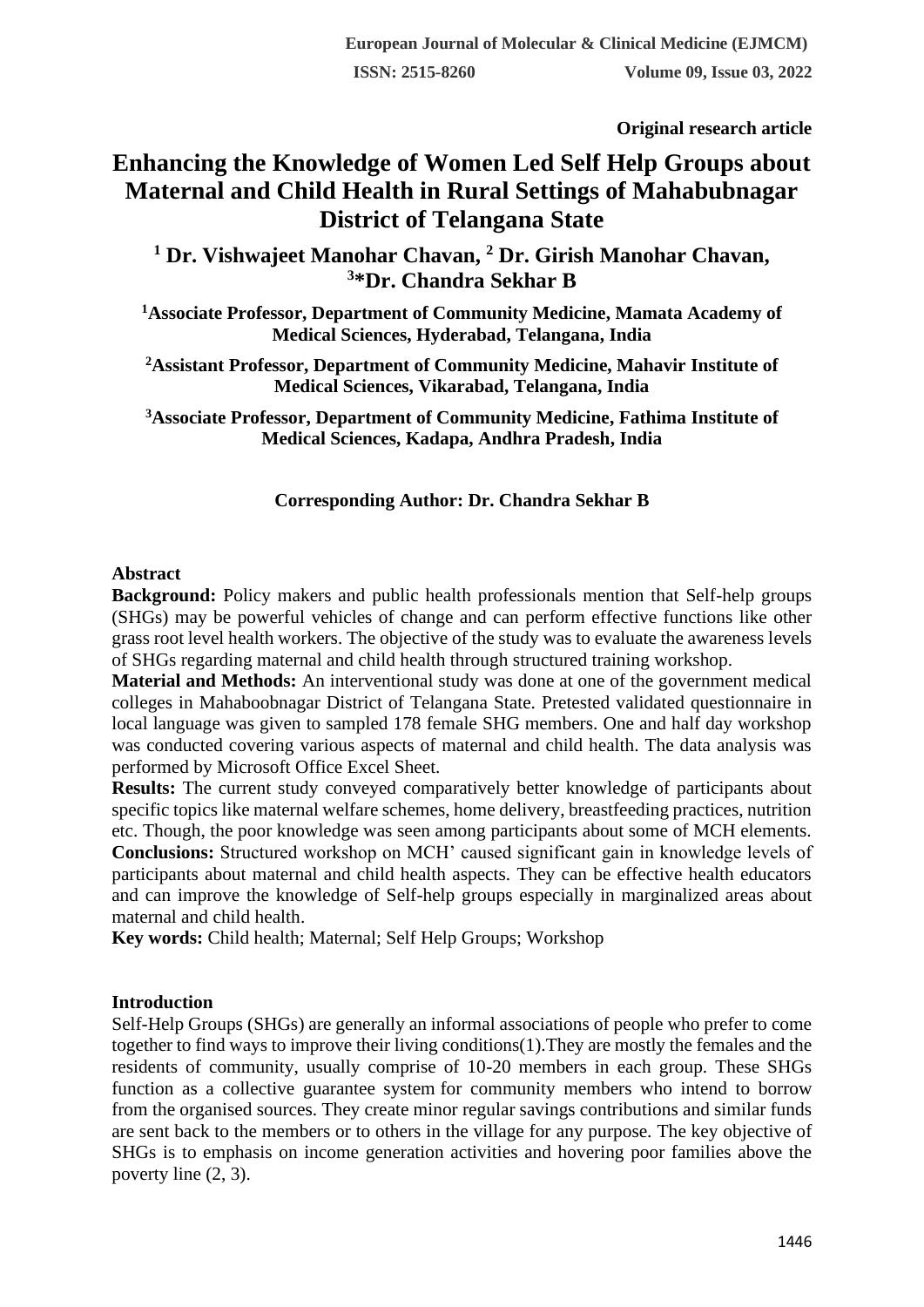The existing literature reports crucial role of SHGs in health care especially in promoting mother and child health services.<sup>4</sup> One of the studies revealed that survival rate of newborns in SHG communities was found to be better than non SHG communities (4, 5). Self-help groups induced health education also improved the knowledge of antenatal and postnatal care, vaccination and contraceptives among community members (4-6).

Policy makers, community stakeholders and leaders recommend that Self-help groups can be potential vehicles of change and can do effective functions like other community health workers. The work of SHG members has been evaluated mainly through economic context. More studies must be undertaken to assess the contributions of SHG members in promoting various aspects of health care including MCH.

The intent of the current study was to assess the awareness levels of Self-help group members regarding maternal and child health. In this study, targeted groups were sensitized about MCH services through structured intervention.

## **Material and Methods**

## **Study design and Study Settings**

An Interventional study was carried out at one of the public tertiary health care institutes in Mahabubnagar District of Telangana State of India.

#### **Study Population and Sampling methods**

Four villages in rural area of Mahabubnagar District of Telangana State were identified through convenience sampling method. From each selected village, four registered SHG groups were randomly selected. Each group included around 10-12 members, so the total estimated sample size was 189. Of these 189 members, 11 were not willing to participate and hence excluded for the study. So, the current study was conducted among 178 SHG members. The list of enrolled participants was obtained from the local government office.

## **Ethics statements**

An ethical approval was obtained from the respective Institutional Ethics Committee (IEC). An informed consent was received from the participants.

#### **Methods**

After an initial sensitization, a pilot tested validated questionnaire in local language was given to the participants. The questionnaire comprised of 30 Multiple Choice Questions (MCQs) on different topics in MCH care. The responses from illiterate/ poorly educated participants were obtained through face to face interview. From pre-test questionnaire responses and group discussion, needs assessment was performed and key learning areas in MCH were identified.

"A Structured Workshop" was organized for one and half day and all learning areas were incorporated into workshop agenda. The workshop was facilitated by four experts including Gynaecologist, Paediatrician, Public Health specialist and Social Worker. Table 1 delineates the structure of implemented workshop for the study participants.

## **Table 1: Structured Workshop on Maternal and Child Health for Participants Day one ( Full Day)**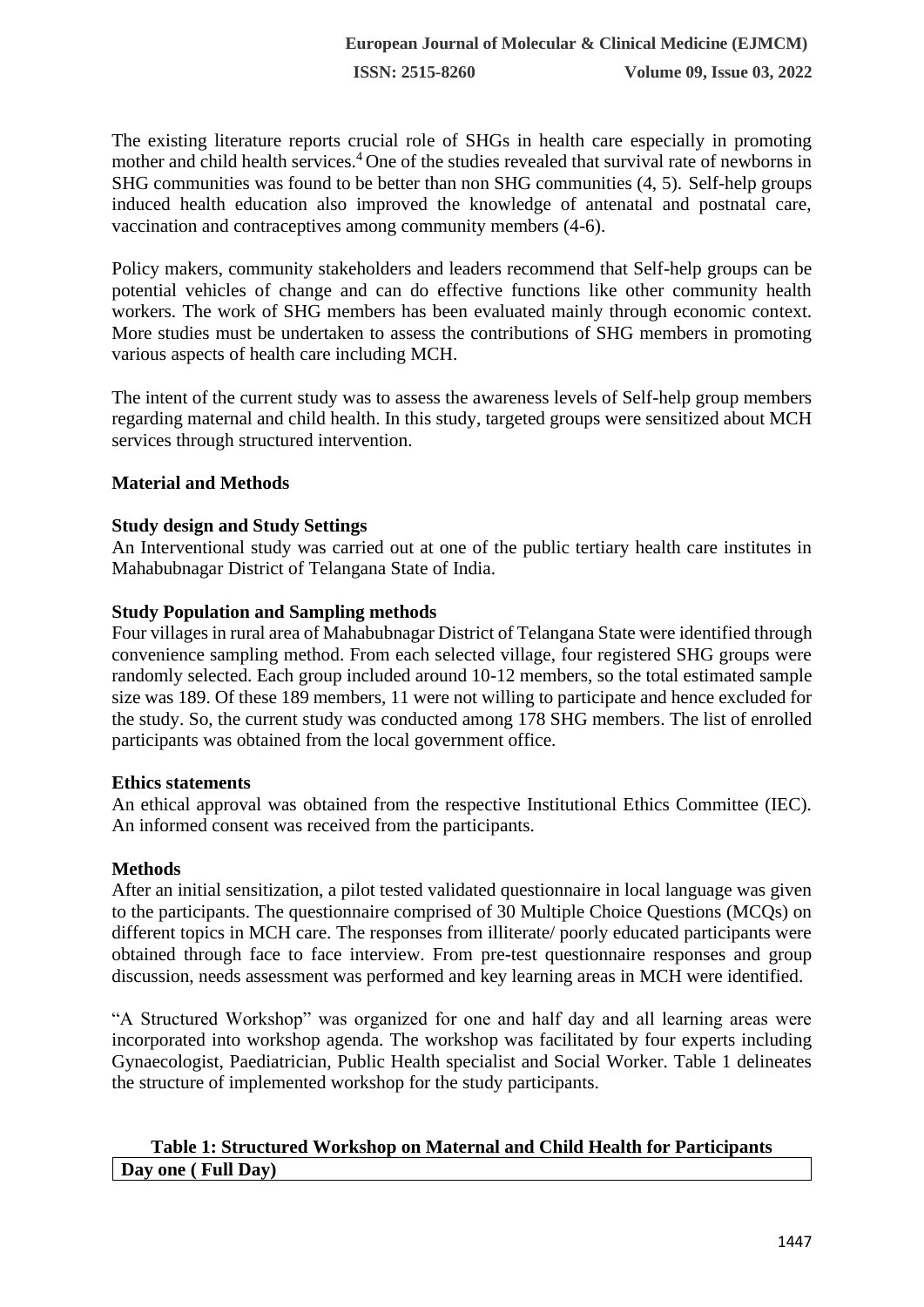**ISSN: 2515-8260 Volume 09, Issue 03, 2022**

| Activity 1        | Preparing four case based scenarios in local language (The covered themes    |  |  |  |  |  |
|-------------------|------------------------------------------------------------------------------|--|--|--|--|--|
|                   | were pregnancy care, nutrition, contraceptive methods and new-born care).    |  |  |  |  |  |
| Activity 2        | Discussion on first scenario (Pregnancy care)                                |  |  |  |  |  |
|                   | (Themes including antenatal care, postnatal care, and immunization services  |  |  |  |  |  |
|                   | were discussed with the help of MCH education booklets).                     |  |  |  |  |  |
| <b>Activity 3</b> | Discussion on second scenario (Nutrition)                                    |  |  |  |  |  |
|                   | (One role play and one video clip show were conducted. It emphasized on      |  |  |  |  |  |
|                   | balanced diet, nutritional deficiencies during pregnancy, new-born and       |  |  |  |  |  |
|                   | nutritional health, healthy food recipes during pregnancy)                   |  |  |  |  |  |
| Activity 4        | Discussion on third scenario (Contraceptive methods)                         |  |  |  |  |  |
|                   | One 10 minutes 'You Tube' video and one role play highlighting various       |  |  |  |  |  |
|                   | contraception methods including natural spacing methods, Copper T, OC        |  |  |  |  |  |
|                   | Pills, safe period etc.                                                      |  |  |  |  |  |
| Day 2 (Half day)  |                                                                              |  |  |  |  |  |
| Activity 5        | Discussion on fourth scenario (New-born care)                                |  |  |  |  |  |
|                   | (One role play, one demonstration method and one Puppet show was used. It    |  |  |  |  |  |
|                   | covered topics including components of NC, home based NC, hand and           |  |  |  |  |  |
|                   | hygiene, identification of danger signals among baby.)                       |  |  |  |  |  |
| Activity 6        | Concluding session with summary and take home messages                       |  |  |  |  |  |
|                   | (Two strategies were used i.e. 'Think-pair-share' and 'Jig saw technique' to |  |  |  |  |  |
|                   | ensure more interaction among participants).                                 |  |  |  |  |  |

During 'Think, pair, share' method, the participants were asked to turn to their neighbour and discuss identified topic related to the topic being taught. Then, they were randomly asked to share the results of their discussion with entire audience. In 'Jig Saw Technique', the topic was divided into small pieces, gave each piece to a group of participants and challenged them to combine the pieces to generate meaningful information.

#### **Data analysis**

The Statistical analysis was completed by using 'Microsoft Office Excel Sheet'. Pre and post intervention scores were analysed to understand the knowledge gain of study participants. Pre and post test scores were compared by using 'Paired t-test'. P value  $< 0.05$  was taken to be statistically significant. Mean and Standard Deviations (SDs) were calculated. The feedback analysis was also done to gauge the effectiveness of an intervention.

#### **Results**

As per the demographic profile of 178 study participants; majority (72%) of them were under the age group of 30-39 years, followed by 40-49 years and 20-29 years. Regarding educational qualification, 55% of them were illiterates while some of them had intermediate (20.50 %) and graduation (14%) followed by post-graduation (10.50%). Socioeconomic background of participants showed that most (81.13%) of them belonged to class III and IV while remaining 18.87% of them were from class II.

Table 2 outlines different learning areas of MCH elements and the precise responses of participants for every MCH parameter. The current study conveyed comparatively better knowledge of participants about specific topics like maternal welfare schemes, home delivery, breastfeeding practices, nutrition etc. Though, the poor knowledge was seen among participants about some of MCH elements.

#### **Table 2: Awareness Levels of Study Participants about MCH Elements (n=178)**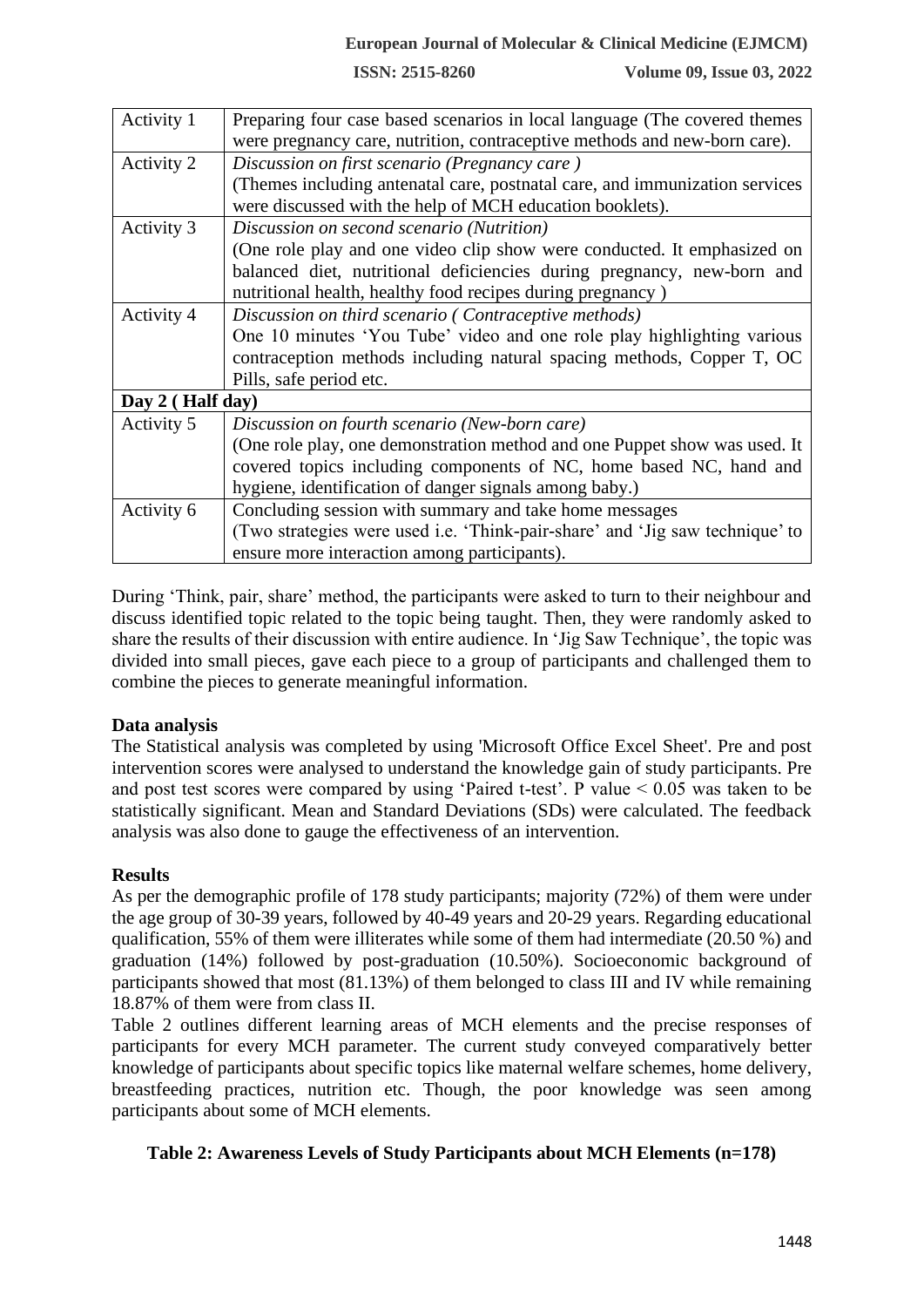**ISSN: 2515-8260 Volume 09, Issue 03, 2022**

| <b>Element</b>         | <b>Parameter</b>                               | Number of participants<br>with correct response $(\% )$ |
|------------------------|------------------------------------------------|---------------------------------------------------------|
| <b>Maternal Health</b> | Normal care during pregnancy                   | 120(67.41)                                              |
|                        | Maternal infections affecting baby             | 89 (50)                                                 |
|                        | Nutrition                                      | 133 (74.71)                                             |
|                        | Maternal welfare schemes                       | 112 (62.92)                                             |
|                        | Hygiene and sanitation practices               | 133 (74.71)                                             |
|                        | Family planning services                       | 129 (72.47)                                             |
|                        | Immunization during pregnancy                  | 143 (80.33)                                             |
|                        | Mental health                                  | 100(56.17)                                              |
|                        | <b>Breastfeeding practices</b>                 | 127 (71.34)                                             |
|                        | Home delivery                                  | 147 (82.58)                                             |
| <b>Child Health</b>    | Child<br>Development<br>Integrated<br>Services | 119 (66.85)                                             |
|                        | Immunization                                   | 123 (69.10)                                             |
|                        | Child welfare schemes                          | 141 (79.21)                                             |
|                        | Dehydration and its prevention                 | 119 (66.85)                                             |
|                        | <b>Breast feeding practices</b>                | 161 (90.44)                                             |
|                        | Normal new-born care                           | 140 (78.65)                                             |
|                        | Common childhood infections                    | 129 (72.47)                                             |
|                        | Nutrition                                      | 139 (78.08)                                             |
|                        | Normal milestones                              | 121 (67.97)                                             |
|                        | Health and hygiene                             | 144 (80.89)                                             |

MCH – Maternal and Child Health

The statistically significant difference in mean pre and post-test knowledge of participants about MCH was denoted in Table 3. It shows that 'structured workshop on MCH' caused significant gain in knowledge levels of participants about maternal and child health aspects.

|           | <b>Mean</b>      | <b>SD</b>  | t value | P value |
|-----------|------------------|------------|---------|---------|
| Pre test  | $\cdot$ + $\sim$ | 1.48       | 47.61   | $0.01$  |
| Post test | 14.66            | ാ<br>ر ے . |         |         |

| Table 3: Pre-test and Post-test Knowledge of Study Participants (n= 178) |  |  |  |
|--------------------------------------------------------------------------|--|--|--|
|                                                                          |  |  |  |

 $SD - Standard Deviation, p < 0.01$  was considered as highly significant

The feedback analysis report indicates positive attitudes of participants for structured workshop on MCH. Nearly all (99.67%) participants stated the need to re-implement similar workshop for them in the subsequent period. Around 30% of participants requested to increase the duration of workshop for minimum four days rather than one and half day. Nearby 99% participants thought that workshop enhanced their knowledge about MCH components and they can retain it for long duration. All (100%) participants valued the workshop content and its simplified methodology. Conversely, 49 (27.52%) participants mentioned that workshop was time consuming and required tons of preparation. In the present study, 149 (83.70%) participants said that workshop promoted their communication as well as team work skills. All (100%) participants were in agreement that the facilitators of the workshop were supportive and they elucidated the whole process in understandable manner.

#### **Discussion**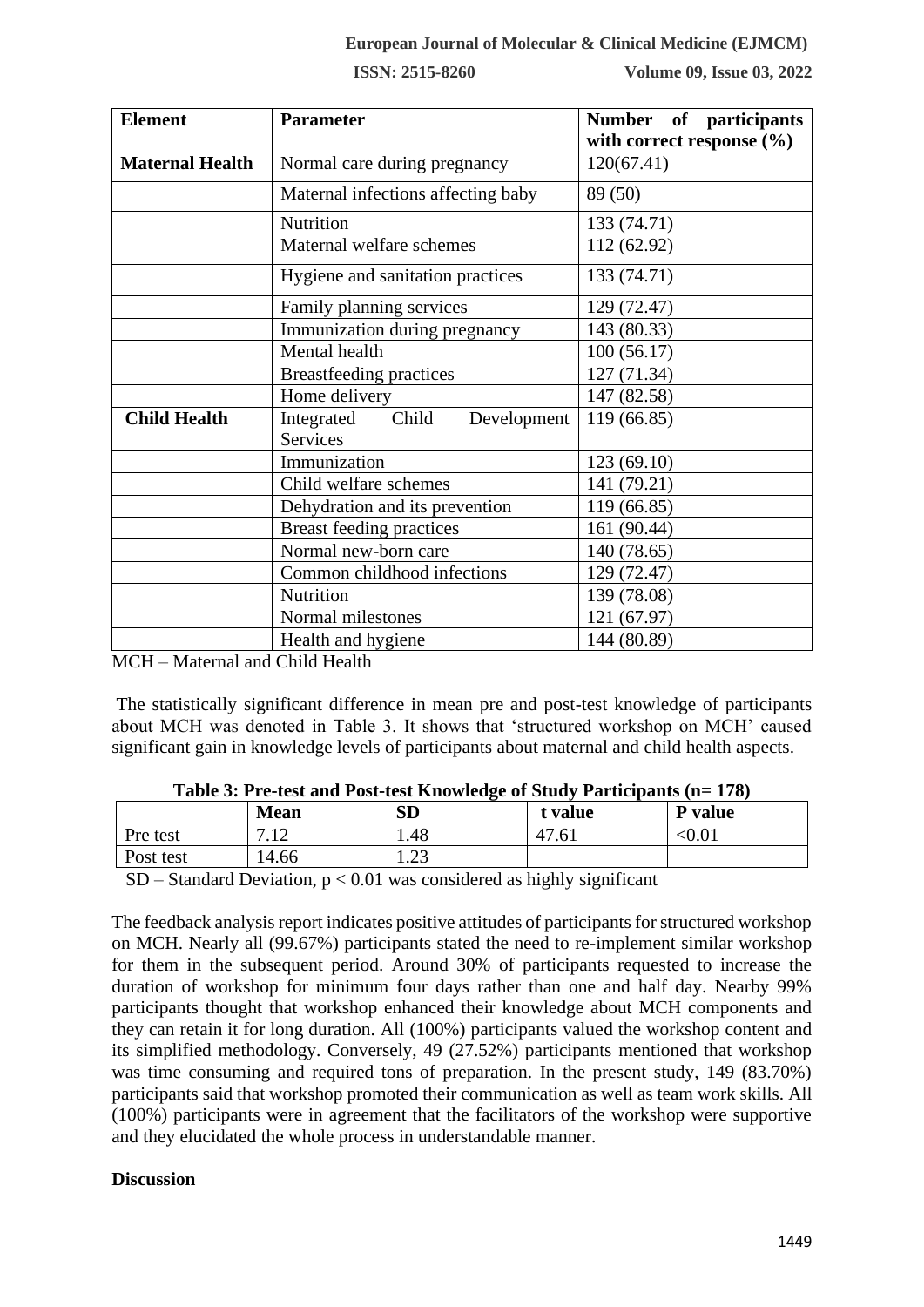**ISSN: 2515-8260 Volume 09, Issue 03, 2022**

Utilizing a big national health survey database from India, several studies observed the positive relationship between the presence of a Self-help groups and maternal and child health services uptake measured through hospital delivery, appropriate breast feeding practices, family planning services( 7,8). In developing nations like India, there is high incidence and prevalence of mother and child morbidity and mortality and one of the recognized causes was inadequate awareness levels of mothers regarding MCH (7-9). Self-help groups are the residents of community and have good rapport with community members. They can be potential health disseminator and can educate females about maternal and child health in an effective way like other grass root level health workers like ASHAs and Anganwadi Workers. However, there are scarce data on knowledge evaluation studies among them about MCH in population of India. Nevertheless, the evidence revealed positive impact on maternal and child health by relating SHGs in health system (9-11).

To be potential MCH health educator, the knowledge levels of SHG members in MCH care needs to be developed (1-4). The existing study was conducted to create the reference data regarding knowledge of SHGs towards maternal and child health components. The emerged data can be advantageous to conduct capacity building programmes for Self-help groups to aid the community in an effective way.

The present study reported positive perceptions of participants for used teaching intervention. The potential readiness of them to learn several aspects of maternal and child health was highly acknowledged in this study. Perceptibly, it revealed that SHGs can perform an active role in health promotion and disease prevention in MCH field apart from their traditional responsibilities of financial and livelihood requirements (12-14). In fact; SHGs may be viewed as promising platforms for educating general community members particularly adolescent girls and adult women about MCH care.

The current study shows few strong implications. The positive attitudes of SHGs to work in health sector may strengthen country's National Health Mission and other government led organizations to deliver health services including maternal and child health especially at rural level with significant capacity. However, it must be noted that, there are certain drivers of political economy must underscored the role of SHGs in health care. Involving SHGs in promoting health care in rural and marginalized sections of India may help to bridge the gap between community and health system. One of the major limitations of the study was that the present study analysis did not cover many important areas like gender based violence, interfamilial relationship as well as women empowerment. Subsequent attention to such processes may significantly further enhance the impact of SHG health education programmes.

#### **Conclusions**

The present study reported significant knowledge gain about maternal and child health among Self-help group members. They can be potential health educators and bridge knowledge gaps among community members including SHGs particularly in rural and remote areas in order to reduce the magnitude of maternal and child morbidity and mortality.

#### **References**

- 1. Kumar N, Raghunathan K, Arrieta A, Jilani A, Chakrabarti S, Menon P, et al. Social networks, mobility, and political participation: The potential for women's self-help groups to improve access and use of public entitlement schemes in India. World Dev. 2019; 114:28-41.
- **2.** Karlan D, Savonitto B, Thuysbaert B, Udry C.Impact of savings groups on the lives of the poor. Proc Natl Acad Sci U S A. 2017; 114:3079-84.